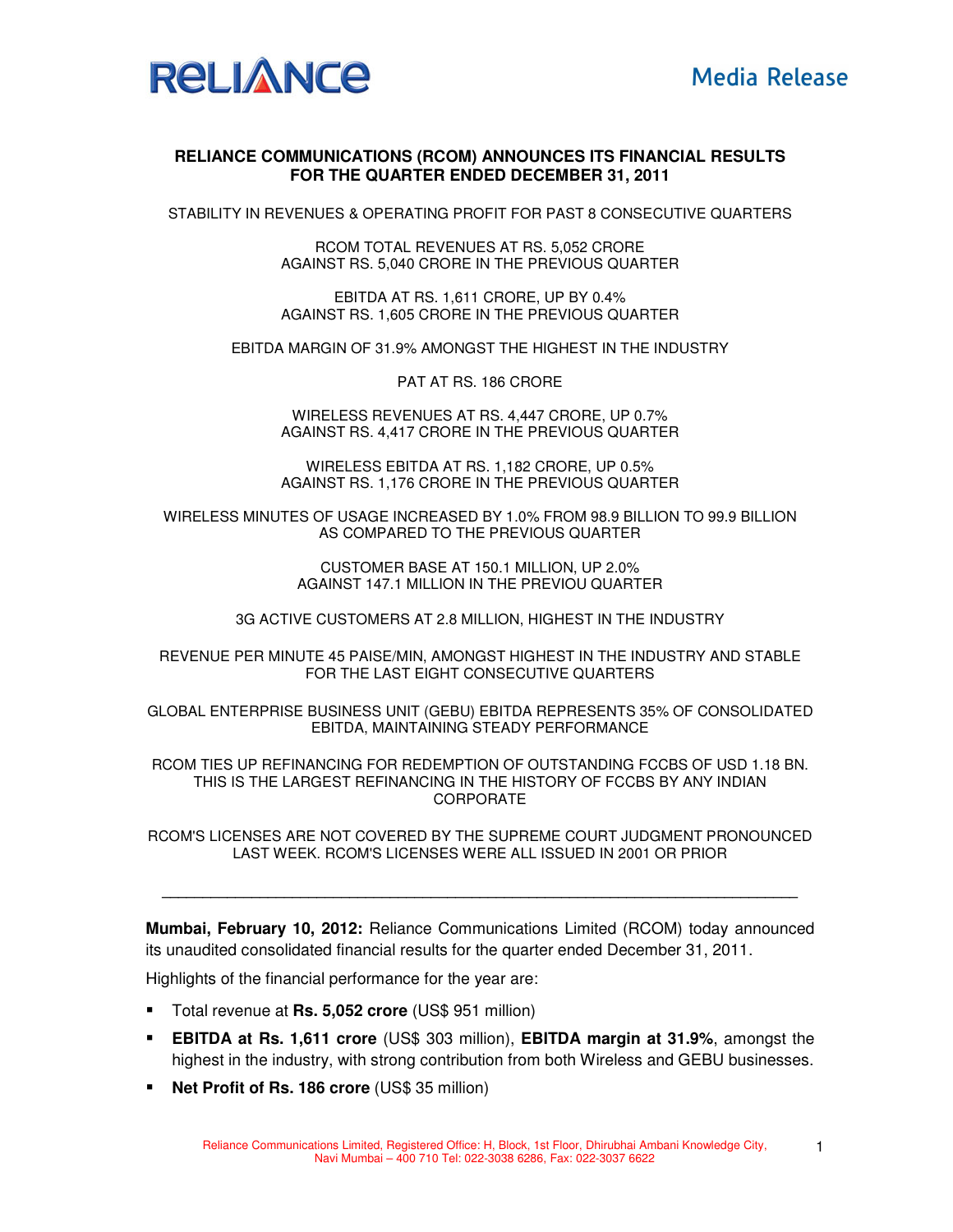

### **KEY HIGHLIGHTS:**

- 1. **Consolidated Revenue & EBITDA:** RCOM total revenues at Rs. 5,052 crore against Rs. 5,040 crore in the previous quarter. EBIDTA at Rs. 1,611 crore, with EBITDA margin of 31.9% amongst the highest in the industry. Clear focus on profitable businesses, now delivering consistent EBITDA margins in the industry.
- 2. **Wireless Revenue & EBITDA:** Wireless revenue at Rs. 4,447 cr., up by 0.7% against Rs. 4,417 cr in the previous quarter. Wireless EBIDTA at Rs. 1,182 crore, up by 0.5% as compared to Rs. 1,176 crore in previous quarter. Focus on 'Quality of Operations' continues through driving quality of customers, minutes and portfolio.
- 3. **RPM**: RPM at 45 Paise/min; amongst the highest in the industry and stable for the last 8 consecutive quarters
- 4. **Global Enterprise (GEBU) Revenue & EBITDA**: Revenues at Rs. 2,352 crore, up by 0.7% against Rs. 2,335 crore in the previous quarter. EBIDTA stable at Rs. 569 crore. EBITDA margin stands at 24.2%.
- 5. RCOM continues to be free cash flow positive. RCOM generated operational cash flow (EBITDA) of Rs. 1,611 crore in this quarter. Post payment of 3G auction fees and with peak capex behind us, this is the first full year of positive free cash flow (FCF) for the company and this trend will continue in succeeding years.
- 6. **RCOM ties up refinancing for redemption of outstanding FCCBs of USD 1.18 bn:** Reliance Communications Limited (RCOM) has tied up refinancing for maturity value of its outstanding FCCBs (Foreign Currency Convertible Bonds) of USD 1,182 million. The refinancing is being funded by ICBC, CDB and EXIM and other banks. RCOM will benefit from extended Loan Maturity of 7 years and attractive interest cost of about 5%. The loan proceeds would be used for refinancing the entire redemption amount of Foreign Currency Convertible Bonds (FCCB) which are due for redemption on March 01, 2012.

This is the largest refinancing in the history of FCCBs by any Indian Corporate.

7. Last week, honourable Supreme Court pronounced its judgement cancelling 122 licenses issued after  $10<sup>th</sup>$  January, 2008. RCOM's licenses are not covered by this judgement as they were all issued in 2001 or prior.

#### **About Reliance Communications**

Reliance Communications Limited founded by the late Shri Dhirubhai H Ambani (1932-2002) is the flagship company of the Reliance Group. The Reliance Group currently has a net worth in excess of Rs. 89,000 crore (US\$ 19.7 billion), cash flows of Rs. 10,900 crore (US\$ 2.3 billion), net profit of Rs. 3,600 crore (US\$ 0.8 billion).

Reliance Communications is India's foremost and truly integrated telecommunications service provider. The Company, with a customer base of over 158 million including over 2.5 million individual overseas retail customers, ranks among the Top 4 Telecom companies in the world by number of customers in a single country. Reliance Communications corporate clientele includes over 35,000 Indian and multinational corporations including small and medium enterprises and over 800 global, regional and domestic carriers.

Reliance Communications has established a pan-India, next generation, integrated (wireless and wireline), convergent (voice, data and video) digital network that is capable of supporting best-of-class services spanning the entire communications value chain, covering over 24,000 towns and 600,000 villages. Reliance Communications owns and operates the world's largest next generation IP enabled connectivity infrastructure, comprising over 277,000 kilometers of fibre optic cable systems in India, USA, Europe, Middle East and the Asia Pacific region.